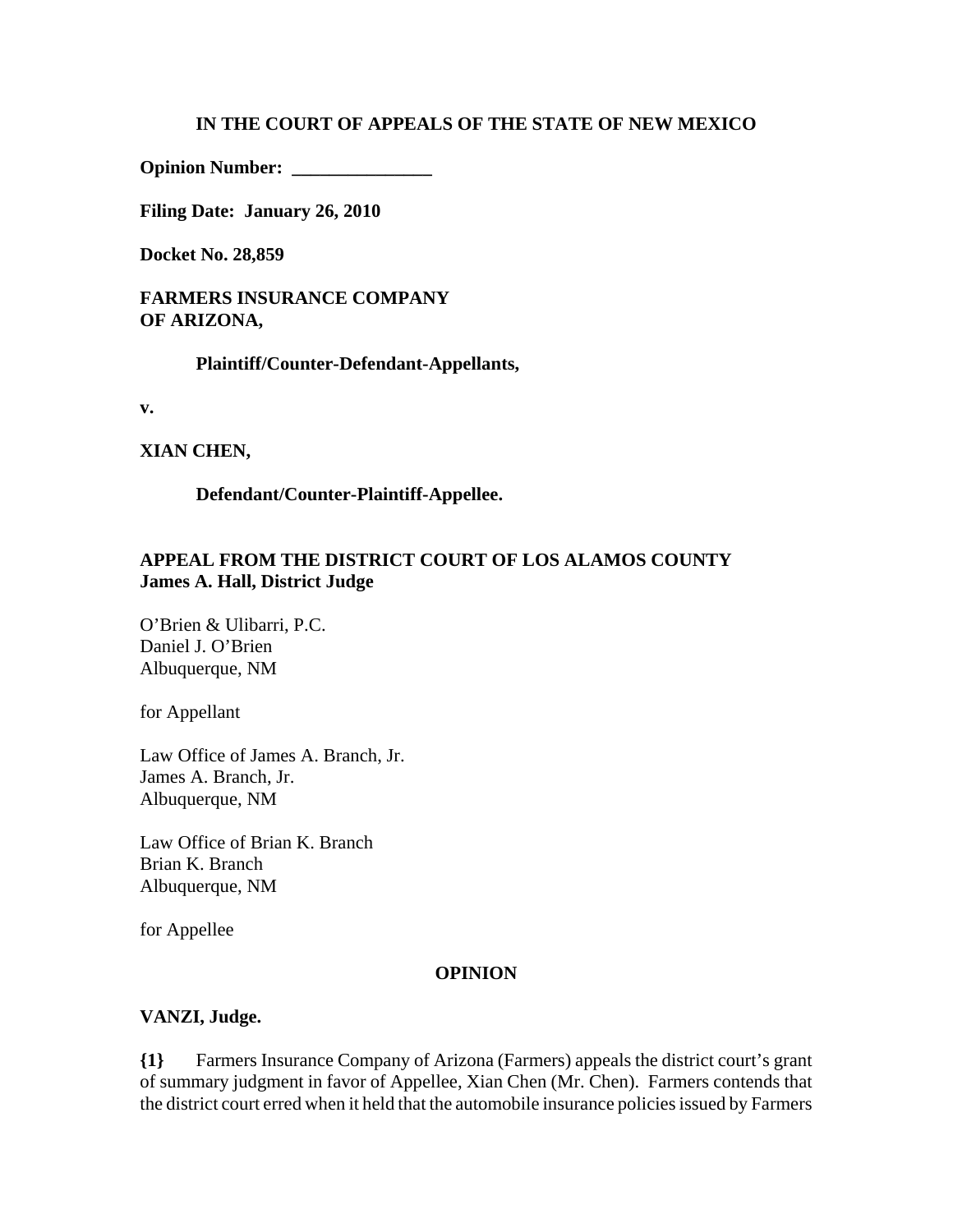to Mr. Chen and his wife (the Chens) did not comply with New Mexico regulations regarding uninsured motorist (UM) and/or underinsured motorist (UIM) coverage, and therefore, Mr. Chen was entitled to UM/UIM coverage equal to the liability limits on those policies.

**{2}** The district court held that New Mexico law requires insurers to offer UM/UIM coverage up to the liability limits in an automobile insurance policy; that the Chens' selection of a lesser amount of UM/UIM coverage constituted a rejection of UM/UIM coverage equal to the difference between the two types of coverage (UM/UIM and liability); and, because Farmers failed to obtain a valid written rejection of that coverage, UM/UIM coverage equal to the liability limits of the Chens' policies will be read into those policies. We affirm.

## **BACKGROUND**

**{3}** The facts in this case are not in dispute. Farmers issued two insurance policies to the Chens. Each policy provided liability coverage of \$100,000 for each person, \$300,000 for each occurrence and UM/UIM limits of \$30,000 for each person, \$60,000 for each occurrence. During the application process, Mr. Chen's wife signed two "Uninsured Motorist Election" agreements (election agreements), one for each policy. The election agreements define UM/UIM coverage and state that the opportunity to purchase UM/UIM coverage in an amount up to the automobile limits was previously provided. The election agreements allow the insured to reject UM/UIM coverage entirely or select an amount of coverage less than the liability limits of the policy. The agreements signed by Mr. Chen's wife indicate a selection of UM/UIM coverage in the amount of \$30,000 per person, and \$60,000 per occurrence. The signed UM/UIM election agreements were not attached to the automobile insurance policies that Farmers issued to the Chens.

**{4}** An endorsement titled "Endorsement Reducing Uninsured Motorist Coverage" and labeled "s1655" was attached to each policy. The declarations page of the policy referenced the s1655 form. The s1655 form is a generic form that states that "the named insured has selected Uninsured Motorist Coverage limits of Liability that are *lower* than the **Bodily Injury** Limit of Liability of this policy." The s1655 form refers insureds to the declarations page of their policy for the liability limits.

**{5}** Mr. Chen's wife was killed and his son was injured by the negligence of an underinsured motorist. Mr. Chen made a demand against his Farmers insurance policies for UM/UIM coverage at the liability limits of his policies, alleging that Farmers had failed to obtain a valid written rejection of UM/UIM coverage. Farmers denied Mr. Chen's claim and asserted it was only responsible for the payment of UM/UIM limits of \$30,000 per person on each policy.

**{6}** Farmers argues on appeal that the statute and regulation pertaining to the rejection of UM/UIM coverage do not apply to policies containing UM/UIM limits of at least \$25,000, and even if the statute and regulation do apply, the policies Farmers issued to the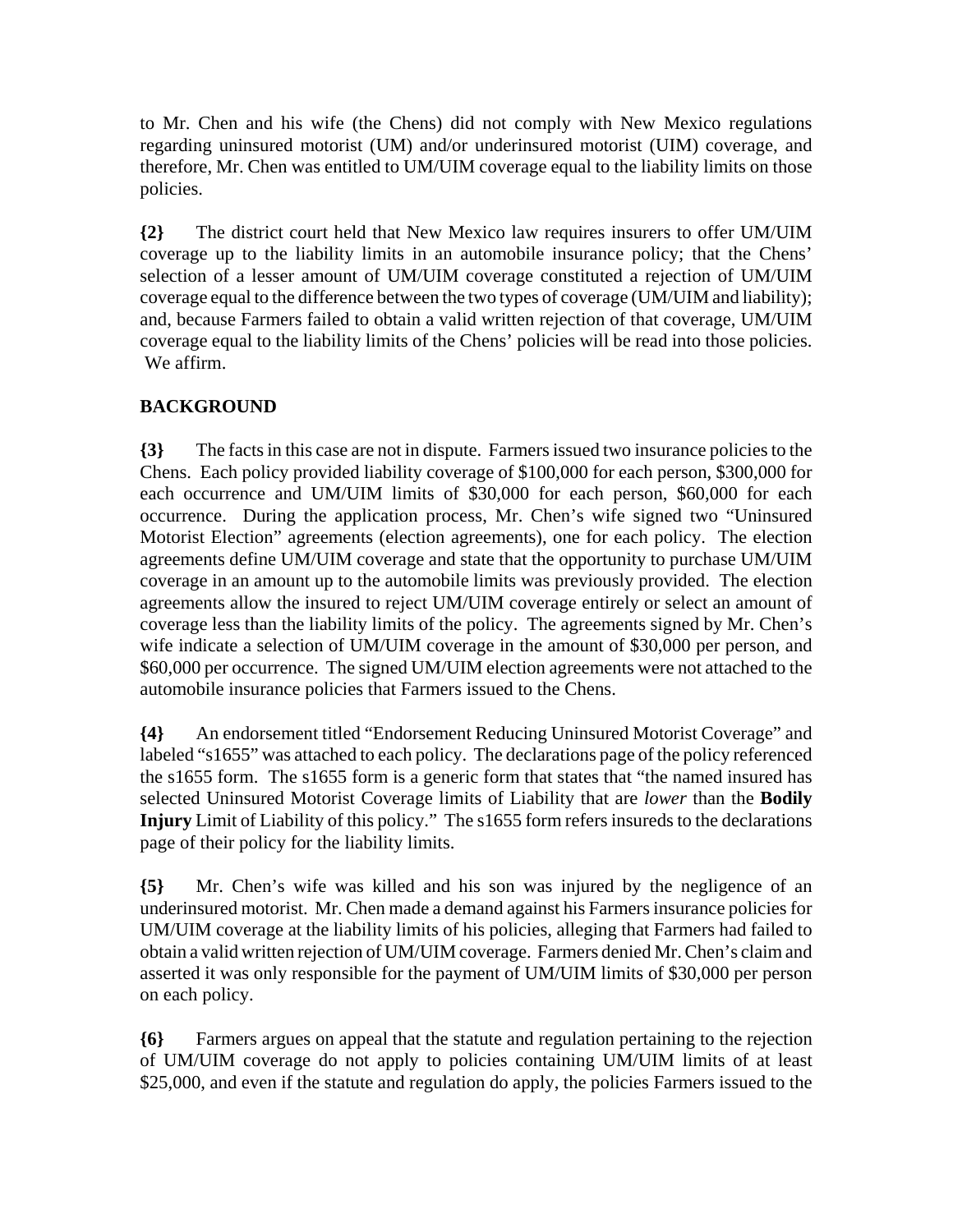Chens meet the New Mexico statutory and regulatory requirements for rejection of UM/UIM.

#### **DISCUSSION**

#### **Standard of Review**

**{7}** "Summary judgment is appropriate where there are no genuine issues of material fact and the movant is entitled to judgment as a matter of law." *Self v. United Parcel Serv., Inc.*, 1998-NMSC-046, ¶ 6, 126 N.M. 396, 970 P.2d 582. "An appeal from the grant of a motion for summary judgment presents a question of law and is reviewed de novo." *Montgomery v. Lomos Altos, Inc.*, 2007-NMSC-002, ¶ 16, 141 N.M. 21, 150 P.3d 971 (filed 2006). "All reasonable inferences are construed in favor of the non-moving party." *Id.* (internal quotation marks and citation omitted).

#### **New Mexico Law Requires Rejection of UM/UIM Coverage**

**{8}** Farmers argues that the Chens' purchase of UM/UIM coverage in an amount less than the liability limits of their policy was not a rejection of UM/UIM coverage because New Mexico law only requires minimum UM/UIM coverage of \$25,000 and optionally permits insureds to request additional UM/UIM coverage up to the liability limits of their policies. Farmers argues that, because the Chens purchased UM/UIM coverage in excess of the minimum required, they did not reject any amount of UM/UIM coverage. We disagree.

**{9}** UM/UIM insurance coverage in New Mexico is regulated by the uninsured motorist statute contained in NMSA 1978, Section 66-5-301 (1983). This statute states, in part, that insurers must provide UM coverage in "minimum limits . . . as set forth in 66-5-215 NMSA 1978 *and* such higher limits as may be desired by the insured, but up to the limits of . . . liability provisions of the insured's policy[.]" Section 66-5-301(A) (emphasis added).

**{10}** In *Romero v. Progressive* (*Romero I*) \_\_\_-NMCA-\_\_\_, ¶ 16, \_\_\_ N.M. \_\_\_, \_\_\_P.3d \_\_\_, (No. 28,720, Oct. 26, 2009), this Court recently interpreted this section of the statute "to place two equally weighted requirements on insurers. First, insurers are required to provide UM/UIM coverage of not less than the minimum statutory requirement. Second, insurers are required to provide UM/UIM coverage up to the limits of the liability coverage contained within a given policy." *Id.* We further stated that, based on this interpretation, insurers have an affirmative duty to "*offer* UM/UIM coverage up to the level of the liability limits of an automobile insurance policy." *Id.* ¶ 22. We held that, because insurers are statutorily required to offer UM/UIM coverage up to the liability limits of the policy, a purchase of an amount less than the liability limit by the insured is a rejection of the UM/UIM coverage that is statutorily available to the insured. *Id.* ¶ 24.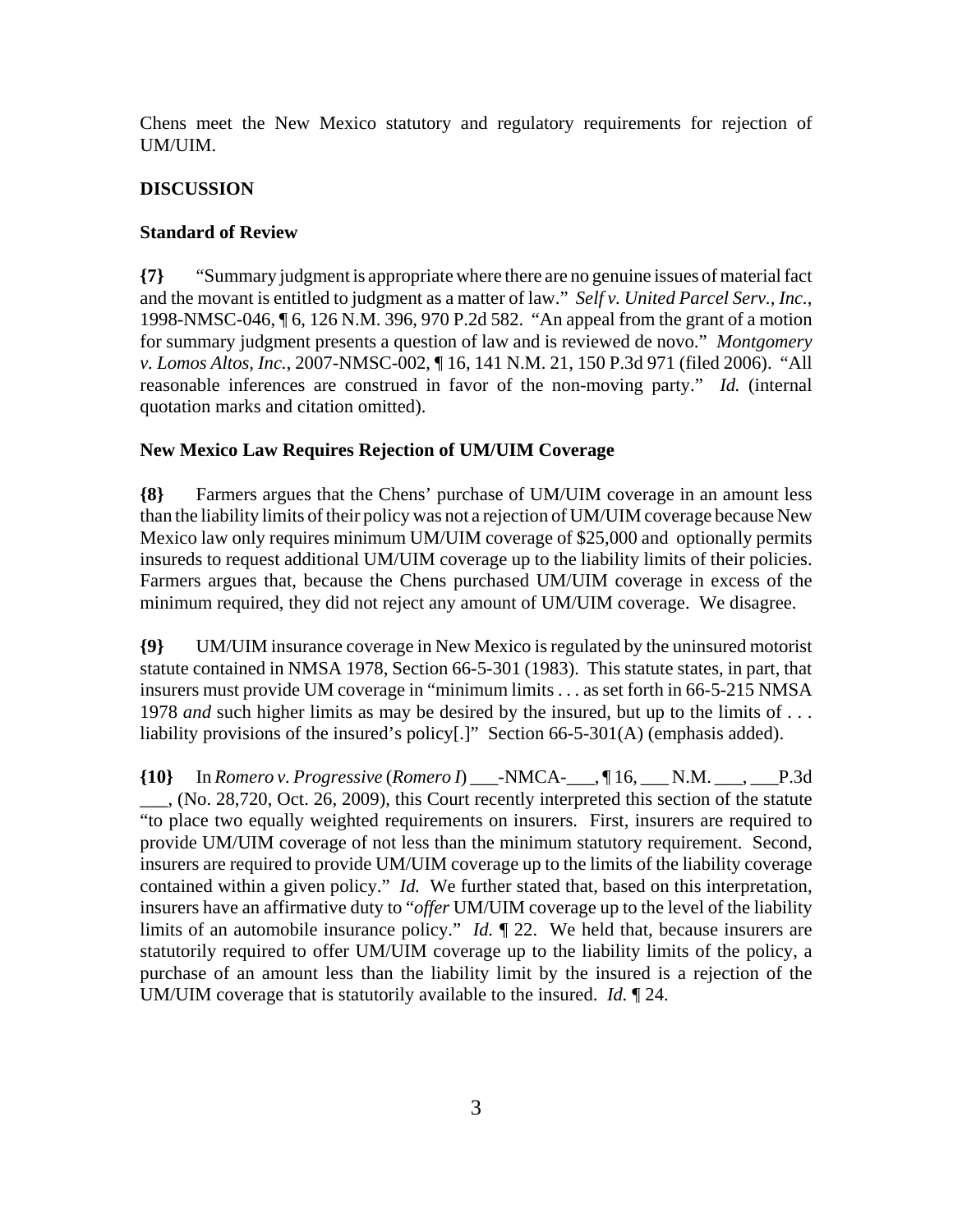**{11}** In the present case, the Chens purchased UM/UIM coverage of \$30,000 per person, while purchasing liability coverage of \$100,000 per person. Therefore, the Chens rejected \$70,000 of the UM/UIM coverage that they were entitled to purchase under the statute.

#### **Requirements for a Valid Rejection of UM/UIM Coverage**

**{12}** Farmers next contends that even if it was required to offer the Chens UM/UIM coverage at the liability limits of the policy and was, therefore, required to obtain a valid rejection of such coverage, when the Chens selected a lesser amount, Farmers has met the UM/UIM regulatory requirements for rejection by informing the Chens of their UM/UIM elections in three separate documents: the declarations pages of the policies, the s1655 forms, and the election agreements.

**{13}** Section 66-5-301(C) of the UM/UIM statute permits a policyholder to reject the UM/UIM coverage defined in subsections A and B of that statute. The specific requirements for such a rejection are defined in regulations promulgated by the superintendent of insurance. Regulation 13.12.3.9 NMAC (11/30/01), states that "[t]he rejection of the provisions covering damage caused by an uninsured or unknown motor vehicle as required in writing by the provisions of Section 66-5-301 . . . must be endorsed, attached, stamped or otherwise made a part of the policy of bodily injury and property damage insurance."

**{14}** In *Romero v. Dairyland Insurance Co.* (*Romero II*), our Supreme Court stated that a valid rejection must clearly and unambiguously call to the attention of the insured the fact that UM/UIM coverage has been rejected and ensure that the insured has affirmative evidence of the rejection sufficient to permit the individual to reconsider the rejection at a later date. 111 N.M. 154, 156, 803 P.2d 243, 245 (1990).

**{15}** Most recently, in *Marckstadt v. Lockheed Martin Corp.*, 2010-NMSC-001, \_\_\_ N.M. \_\_\_, \_\_\_\_ P.3d \_\_\_ (No. 31,258, Nov. 19, 2009), our Supreme Court reviewed and interpreted the regulation and prior court rulings. In *Marckstadt*, the Court held that an insurer must meet two requirements in order to comply with statutory and regulatory requirements when excluding UM/UIM coverage in an automobile liability policy. *Id.* ¶ 26.

**{16}** First, the Court held that the insurer must obtain a written rejection of UM/UIM coverage from the insured. *Id.* The Court stated that, for a rejection to be valid, the insurer must make a meaningful offer of UM/UIM coverage, the insured must knowingly and intelligently act to reject such coverage, and the insured's rejection must be made in writing. *Id.*  $\P$  16-17. The Court noted, however, that the written rejection need not be signed or attached to the policy. *Id.* ¶ 26.

**{17}** Second, the Court held that evidence of the rejection must be attached to the insured's policy and that such evidence must be sufficient to "clearly and unambiguously call to the attention of the insured the fact that such coverage has been waived." *Id.* ¶ 25 (internal quotation marks and citation omitted). The Court noted that, while attaching the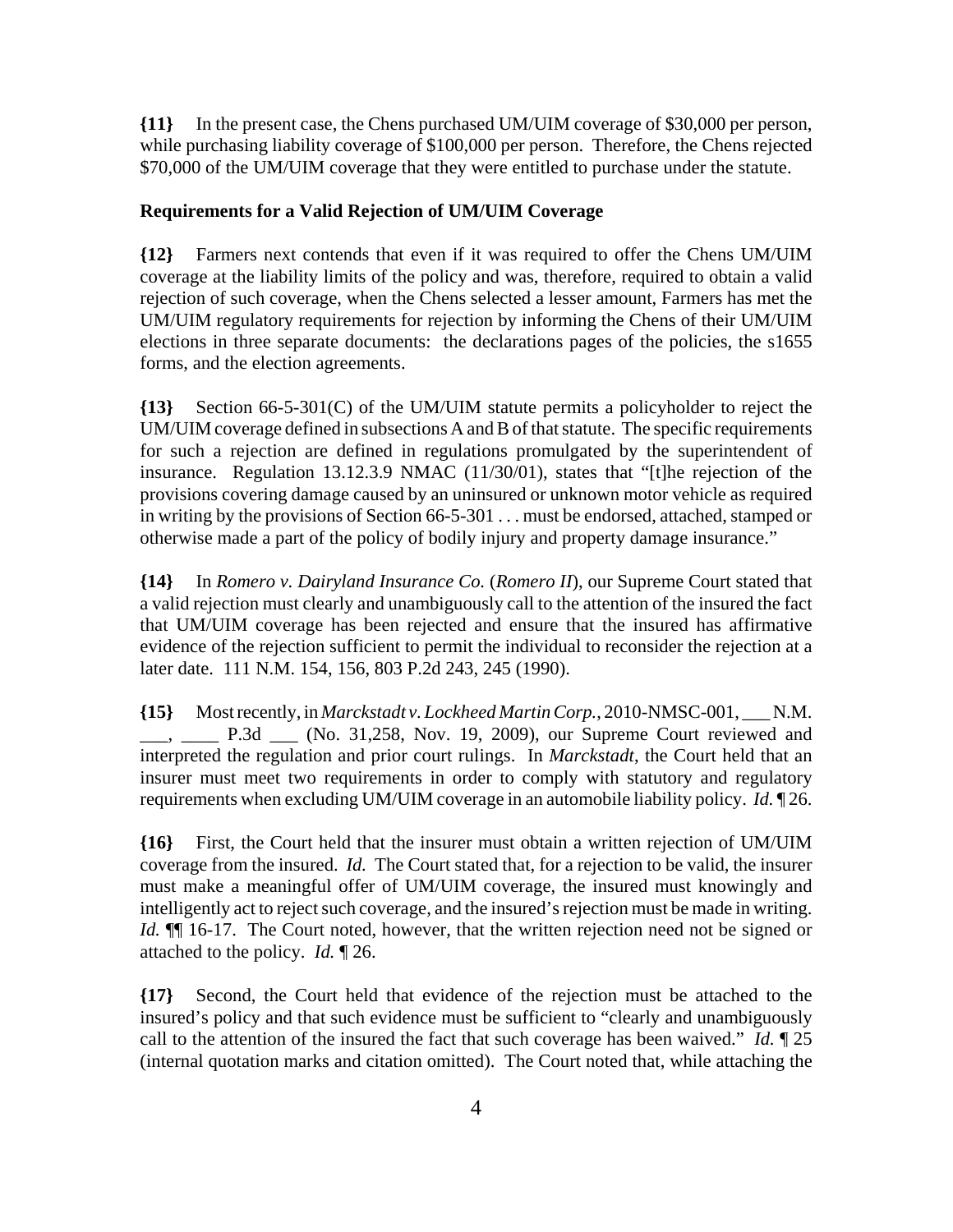written rejection itself to the policy would obviously meet the second requirement, "other forms of notification could function equally well" as long as the notification is "made part of the policy by endorsement, attachment, or some other means." *Id.* ¶¶ 25-26.

**{18}** For the purposes of our discussion, we refer to the two requirements defined by the Court as the "written rejection requirement" and the "attached notification requirement," respectively.

**{19}** Before we begin our analysis, we note that in his dissent, the author has attached three pages as exhibits. Exhibits 2 and 3 were part of the multi-paged policies received by the Chens. Exhibit 1 was not a part of those policies. We believe that these pages, taken out of context, present an inaccurate representation of the policies for the purpose of determining whether they meet the requirements defined by the Court in *Markstadt*.

#### **Written Rejection Requirement**

**{20}** We first address whether the declarations pages, the s1655 forms, and the election agreements, together or individually, meet the written rejection requirement defined in *Markstadt*.

**{21}** In *Markstadt*, the Court stated that for a rejection of UM/UIM to be valid, the insured must knowingly and intelligently reject the coverage. *Id.* ¶ 16. New Mexico courts have not prescribed the specific information an insurer must provide to its insureds to permit the insureds to make a knowing and intelligent rejection; however, we hold that, at a minimum, insureds must be clearly informed as to: the amount of coverage they are entitled to purchase; the amount of coverage they have in fact purchased; and the fact that they have rejected some amount of coverage.

**{22}** Of the three documents in question, no single document contains all the information the Chens would have needed in order to understand what, if any, UM/UIM coverage they had rejected. The election agreements list the amount of UM/UIM coverage purchased by the Chens but do not list the amount of UM/UIM coverage the Chens were permitted to purchase or the amount they had rejected by choosing to purchase less coverage. The declarations pages list both the amount of liability coverage and the amount of UM/UIM coverage purchased by the Chens but do not list the amount of UM/UIM coverage rejected or the amount of UM/UIM coverage available for purchase. The s1655 forms are generic forms that do not state the amount of UM/UIM coverage selected, the amount of UM/UIM coverage rejected, or the amount of UM/UIM coverage available for purchase. Finally, none of the three documents clearly state that the Chens rejected some amount of UM/UIM coverage. Based on these facts, we find that the documents do not meet the written rejection requirement because they do not provide sufficient information regarding the Chens' UM/UIM coverage to ensure that the Chens knowingly and intelligently rejected that coverage.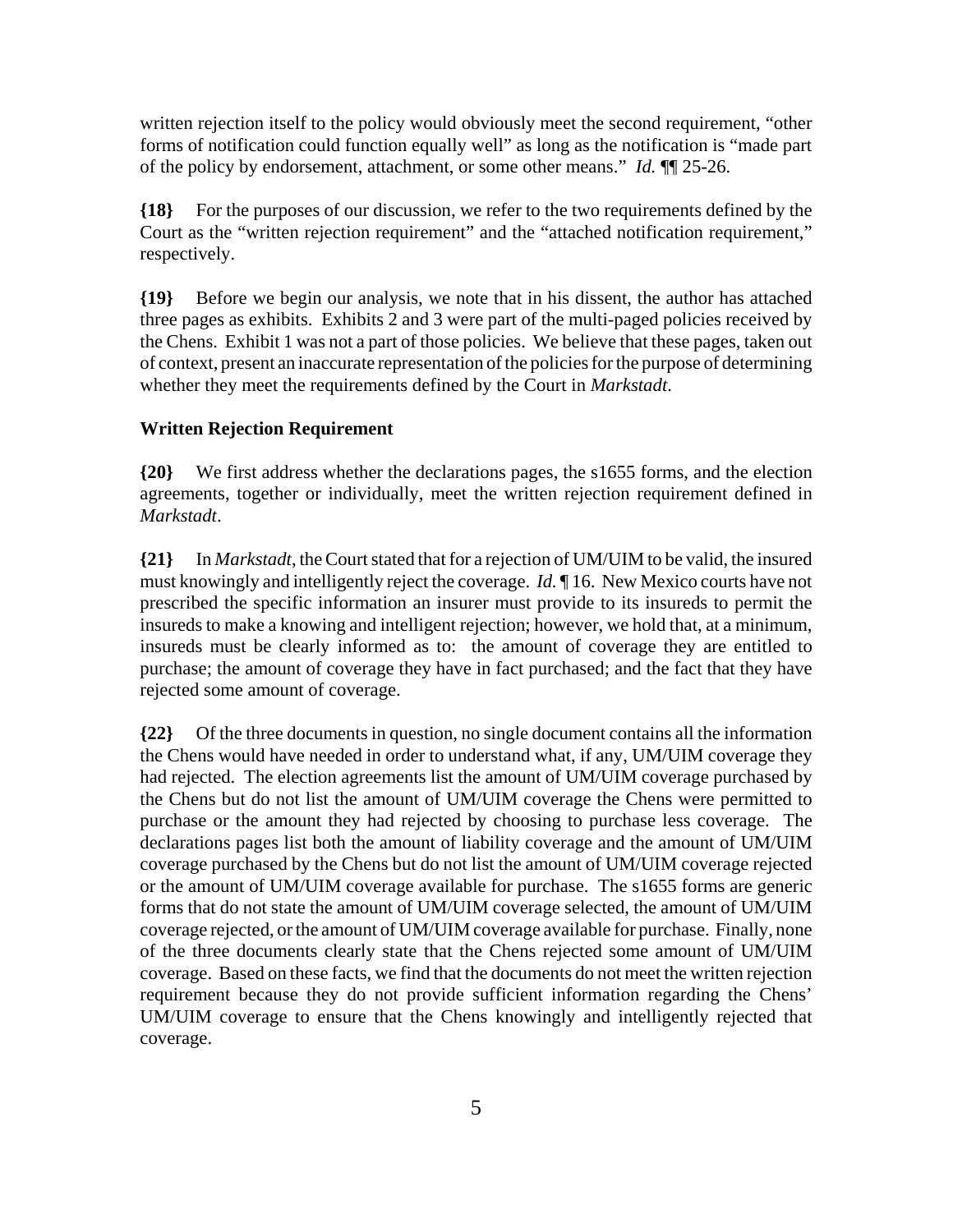#### **Attached Notification Requirement**

**{23}** We next address whether the documents meet the attached notification requirement defined in *Marckstadt*. We first note that, to meet this requirement, the notification must be attached to the insured's policy. *Marckstadt*, 2010-NMSC-001, ¶ 25. The election agreements were not attached to the copies of the policies received by the Chens; accordingly, we consider only the declarations pages and the s1655 forms for the purposes of determining whether the Chens' policies met the attached notification requirement.

**{24}** In order to meet the requirement, the attached notification must clearly and unambiguously call to the attention of the insured the fact that some amount of UM/UIM coverage has been rejected and provide affirmative evidence of the amount rejected, sufficient to permit the insured to reconsider the rejection at a later date. *Id.*  $\P$  19, 25; *Romero II*, 111 N.M. at 156, 803 P.2d at 245. As we noted above, neither the declarations pages nor the s1655 forms contain all the information necessary to fully inform the Chens regarding their UM/UIM coverage decisions. Neither document specifically states the amount of UM/UIM coverage rejected by the Chens nor the amount of coverage the Chens were permitted to purchase under New Mexico law. Without this specific information, the Chens were not equipped to understand their selections or to reconsider those selections at a later date. We find, therefore, that these documents do not provide sufficient information regarding the rejection of UM/UIM coverage to meet the attached notification requirement.

**{25}** In *Romero II*, our Supreme Court observed that unless rejection is done in a manner consistent with the requirements imposed by the statute and regulations, UM/UIM coverage will be read into the policy "regardless of the intent of the parties." 111 N.M. at 155, 803 P.2d at 244. The Court further stated that the UM/UIM statute embodies a public policy to make uninsured motorist coverage a part of every automobile liability insurance policy issued in New Mexico, and the statute was intended to expand insurance coverage and to protect individual members of the public against the hazard of culpable uninsured motorists. *Id.* at 156, 803 P.2d at 245. Finally, the Court stated that the statute should be liberally interpreted in order to implement its remedial purpose and that language in the statute that provides for an exception to UM/UIM coverage should be construed strictly to protect the insured. *Id.*

**{26}** In light of this guidance and our analysis as discussed above, we find that the Chens' automobile liability policies do not meet the New Mexico statutory and regulatory requirements for rejection of UM/UIM coverage. Farmers, therefore, did not obtain a valid rejection of UM/UIM coverage from the Chens.

**{27}** Where a valid rejection of UM/UIM coverage has not been obtained by the insurer, New Mexico law requires UM/UIM coverage to be read into the policy at the liability limits, regardless of the intent of the parties or the fact that a premium has not been paid. *Romero II*, 111 N.M. at 155, 803 P.2d at 244. Because Farmers did not obtain a valid rejection of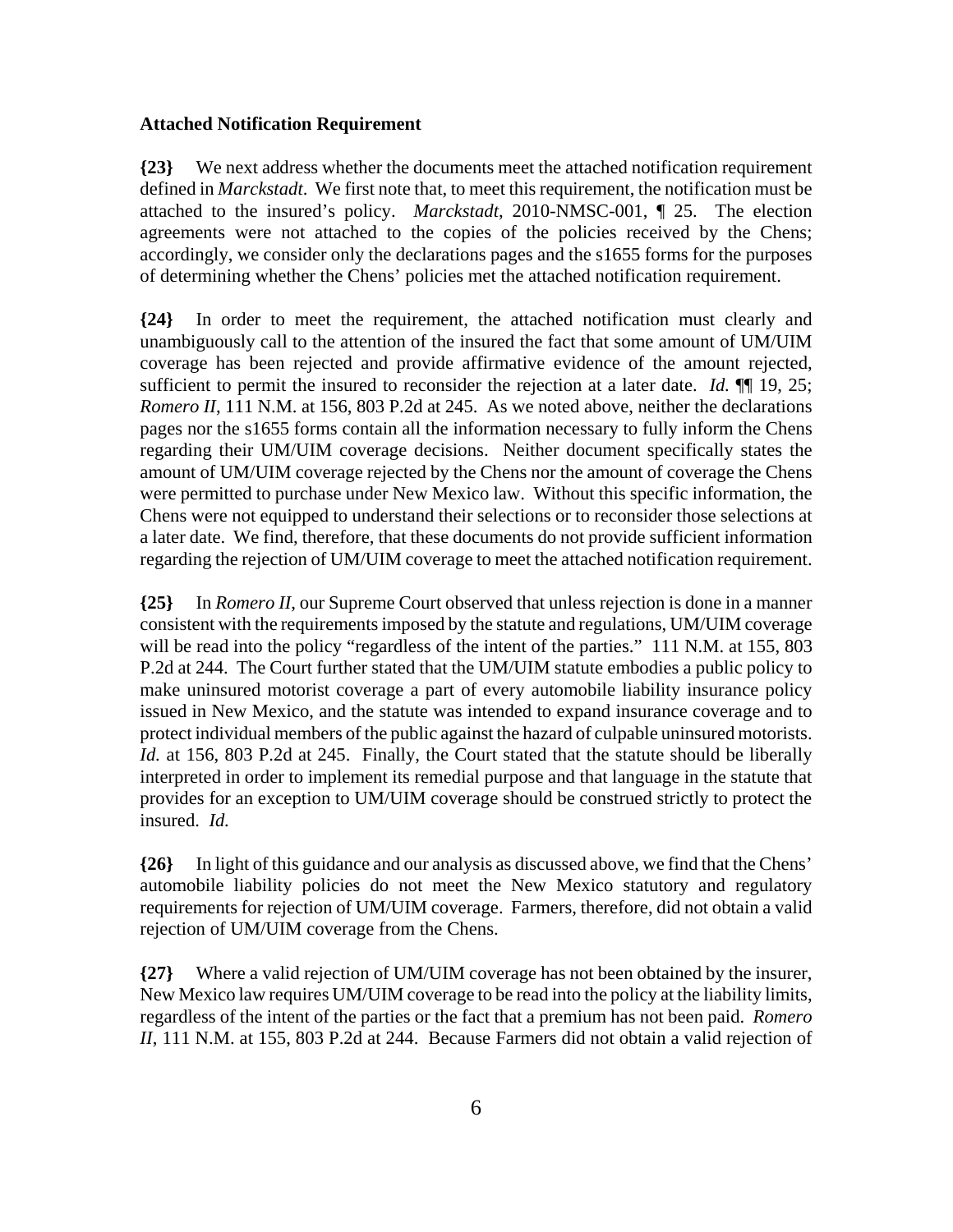UM/UIM coverage from the Chens, the district court was correct in reading UM coverage at the liability limits into the Chens' policies.

#### **CONCLUSION**

**{28}** For the reasons set forth above, we affirm the district court's order granting summary judgment in favor of Mr. Chen.

#### **{29} IT IS SO ORDERED.**

**LINDA M. VANZI, Judge**

**\_\_\_\_\_\_\_\_\_\_\_\_\_\_\_\_\_\_\_\_\_\_\_\_\_\_\_\_\_\_\_\_\_\_\_\_**

#### **I CONCUR:**

#### **MICHAEL D. BUSTAMANTE, Judge**

**\_\_\_\_\_\_\_\_\_\_\_\_\_\_\_\_\_\_\_\_\_\_\_\_\_\_\_\_\_\_\_\_\_\_\_\_**

#### **MICHAEL E. VIGIL, Judge (dissenting)**

#### **VIGIL, Judge (dissenting).**

**{30}** Mr. Chen and his wife (the Insureds) purchased two policies. One was for a 1990 Honda Civic, and one was for a 1996 Mercury Villager. The forms and coverages for both policies are identical. The Insureds purchased bodily injury limits of liability in the amount of \$100,000 per person and \$300,000 per occurrence, and UM/UIM coverage in the amount of \$30,000 per person and \$60,000 per occurrence for each automobile. The majority concludes that the Insured's rejection of UM/UIM coverage for the full amounts of the bodily injury coverage was invalid. I disagree and therefore dissent.

**{31}** In *Marckstadt*, our Supreme Court summarizes its holding that pursuant to the statute and regulation,

the insurer must obtain a written rejection from the insured, but that the written rejection need not be signed or attached to the policy.... However, we reiterate our holding in *Romero* [*II*] that 13.12.3.9 NMAC requires that some evidence of the insured's written rejection of UM/UIM coverage must be made part of the policy by endorsement, attachment, or some other means that calls the insured's attention to the fact that such coverage has been waived.

*Marckstadt*, 2010-NMSC-001, ¶ 26. In my view, Farmers complied with both of these requirements.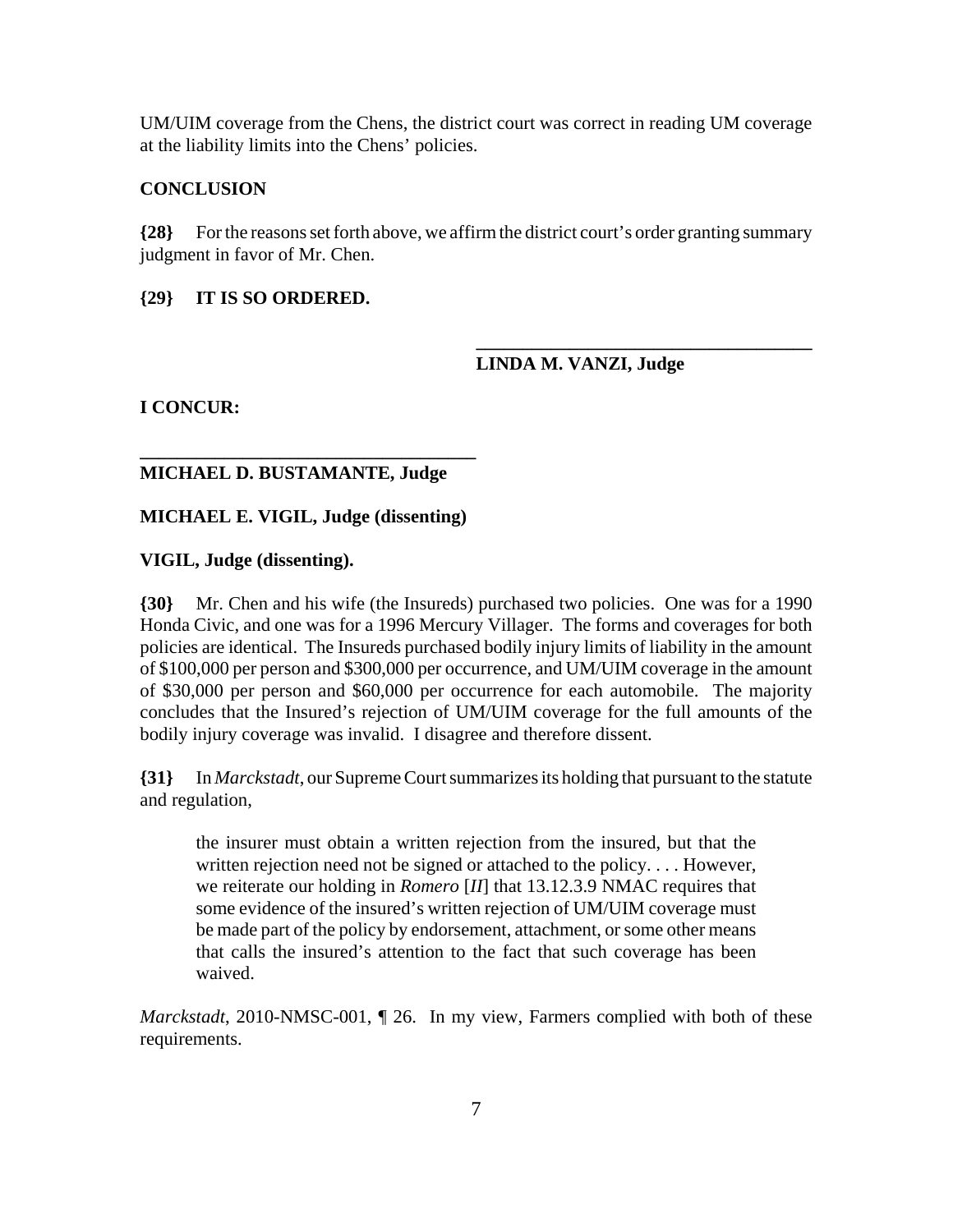**{32}** First, Farmers obtained valid written rejections of UM/UIM coverage for less than the limits of the liability coverages. When Mr. Chen's wife applied for the insurance, she signed a form entitled, "**UNINSURED MOTORIST ELECTION**" for each policy. The form is clear and unambiguous in its form and content, and a copy is attached hereto as Exhibit 1. The "**UNINSURED MOTORIST ELECTION**" signed for each policy specifically states, "I have had the coverage of Uninsured Motorist protection explained to me. The opportunity to purchase this coverage in an amount up to my automobile limits has been provided." There is a box to reject uninsured motorist coverage in its entirety and there is a second box whereby the insured selects reduced uninsured motorist coverage. The second box was checked, indicating "reduced Uninsured Motorist Coverage limits of 30 per person and 60 per occurrence." No argument has been made that this does not indicate UM/UIM coverage limits of \$30,000 per person and \$60,00 per occurrence. The form then provides, "In consideration of the reduction of the premium, the Company and I agree that Uninsured Motorist Coverage shall apply according to the terms selected." This form satisfies the requirement that the insurer offered UM/UIM coverage up to the level of the liability limits of the policy, and it clearly reflects a rejection of the full amount for a lower amount.

**{33}** Secondly, the policies that were delivered to the Insureds satisfy the requirement of *Marckstadt* "that some evidence of the insured's written rejection of UM/UIM coverage must be made part of the policy by endorsement, attachment, or some other means that calls the insured's attention to the fact that such coverage has been waived." *Id.* ¶ 26. The policies themselves set forth on their respective declarations sheets bodily injury limits of liability of \$100,000/\$300,000 and uninsured motorist coverage of \$30,000/\$60,000. (The declarations sheet clearly states that the coverages entries are in thousands of dollars, and the bodily injury limits of liability are "100 Each Person" and "300 Each Occurrence," and that the uninsured motorist bodily injury limits are "30 Each Person" and "60 Each Occurrence."). The declarations sheet also clearly states that various endorsements apply, one of which is identified as the s1655 endorsement. A declarations sheet is attached hereto as Exhibit 2 to show where and how this information was conveyed to the Insureds. Endorsement s1655 is attached to each policy that was delivered to the Insureds and it too is clear and unambiguous in its content and form. A copy is attached hereto as Exhibit 3. The s1655 endorsement is entitled, **"ENDORSEMENT REDUCING UNINSURED MOTORIST COVERAGE"** and states,

In consideration of the reduced premium, the named insured has selected Uninsured Motorist Coverage Limits of Liability that are *lower* than the **Bodily Injury** Limit of Liability of this policy. The limit of liability chosen for Uninsured Motorist is shown on the Declarations Page.

Thus, the endorsement clearly calls attention to the fact that the Insureds selected UM/UIM coverage in an amount lower than the bodily injury limit of liability of the policy and that the amount chosen is shown on the declarations page.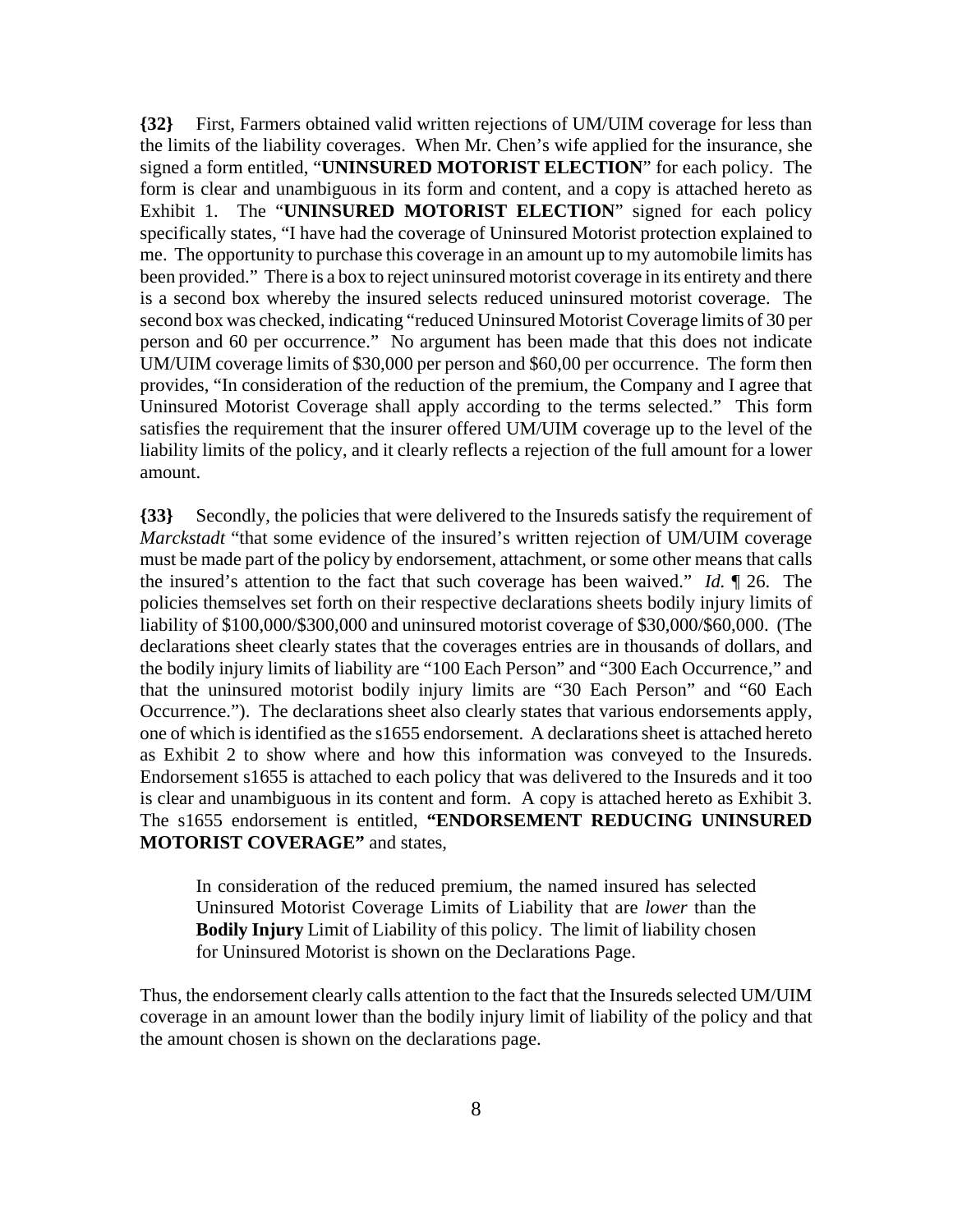**{34}** Finally, I disagree with the majority that the insurance documents must list the actual *amount* of UM/UIM coverage the Insureds were permitted to purchase or the actual *amount* they had rejected by choosing to purchase less coverage. Majority opinion, ¶ 21. Compliance with the statute and regulation has not heretofore required that specific dollar amounts be set forth in the documents. Moreover, the same panel of this Court in *Romero I* said,

In the present case, the Policy contained liability limits of \$100,000 but UM/UIM limits of only \$50,000. Therefore, the [Insureds] rejected \$50,000 of the UM/UIM coverage, which they were entitled to purchase under the statute. The amount rejected is the difference between the liability limits of the Policy and the [Insureds'] selected UM/UIM coverage.

*Romero I*, \_\_\_ NMCA \_\_\_, ¶ 26.

**{35}** Farmers obtained a valid written rejection for full coverage of UM/UIM coverage, and the policy itself adequately calls attention to this fact as required by *Marckstadt*. Since the majority disagrees, I dissent. I would reverse and remand with instructions to enter judgment in favor of Farmers.

**MICHAEL E. VIGIL, Judge**

**\_\_\_\_\_\_\_\_\_\_\_\_\_\_\_\_\_\_\_\_\_\_\_\_\_\_\_\_\_\_\_\_\_\_\_\_**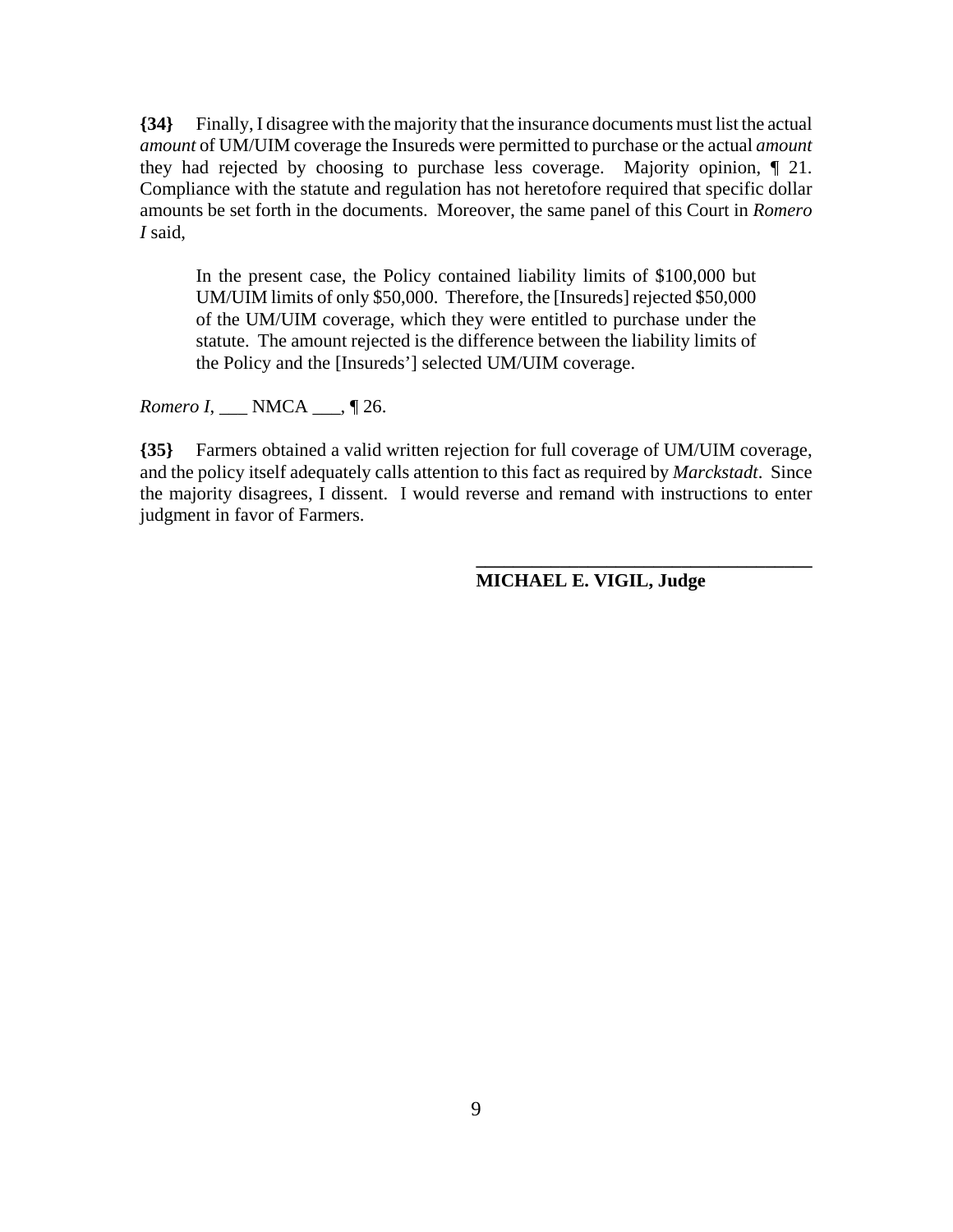#### S-FARMERS INSURANCE EXL IGE

**ED MID-CENTUR** 

SURANCE COMPANY

## UNINSURED MOTORIST ELECTI

Uninsured Motorist Protection will pay for damages that you, the Insured, are legally entitled to recover as a result of injuries caused by a<br>driver who has no Bodily injury Llability coverage or by a driver who has Bodily







# ELECTION AGREEMENT REDUCING UNINSURED MOTORIST COVERAGE

I have had the coverage of Uninsured Motorist protection explained to me. The opportunity to purchass this coverage in an amount up to<br>my automobile limits his been provided.

E I reject Uninsured Motorist Coverage in its entirety.

 $\chi$  am selecting reduced Uninsured Motorist Coverage limits of  $\mathscr{SD}$  $60$ per occurrence. per person and

In consideration of the reduction of the premium, the Company and I agree that Uninsured Motorist Coverage shall apply according to the terms selected.

These terms shall apply until I notify the Company in writing that a change is desired.

310000 550 1251 77

-7 **RELINED'S SIGNATURE** 

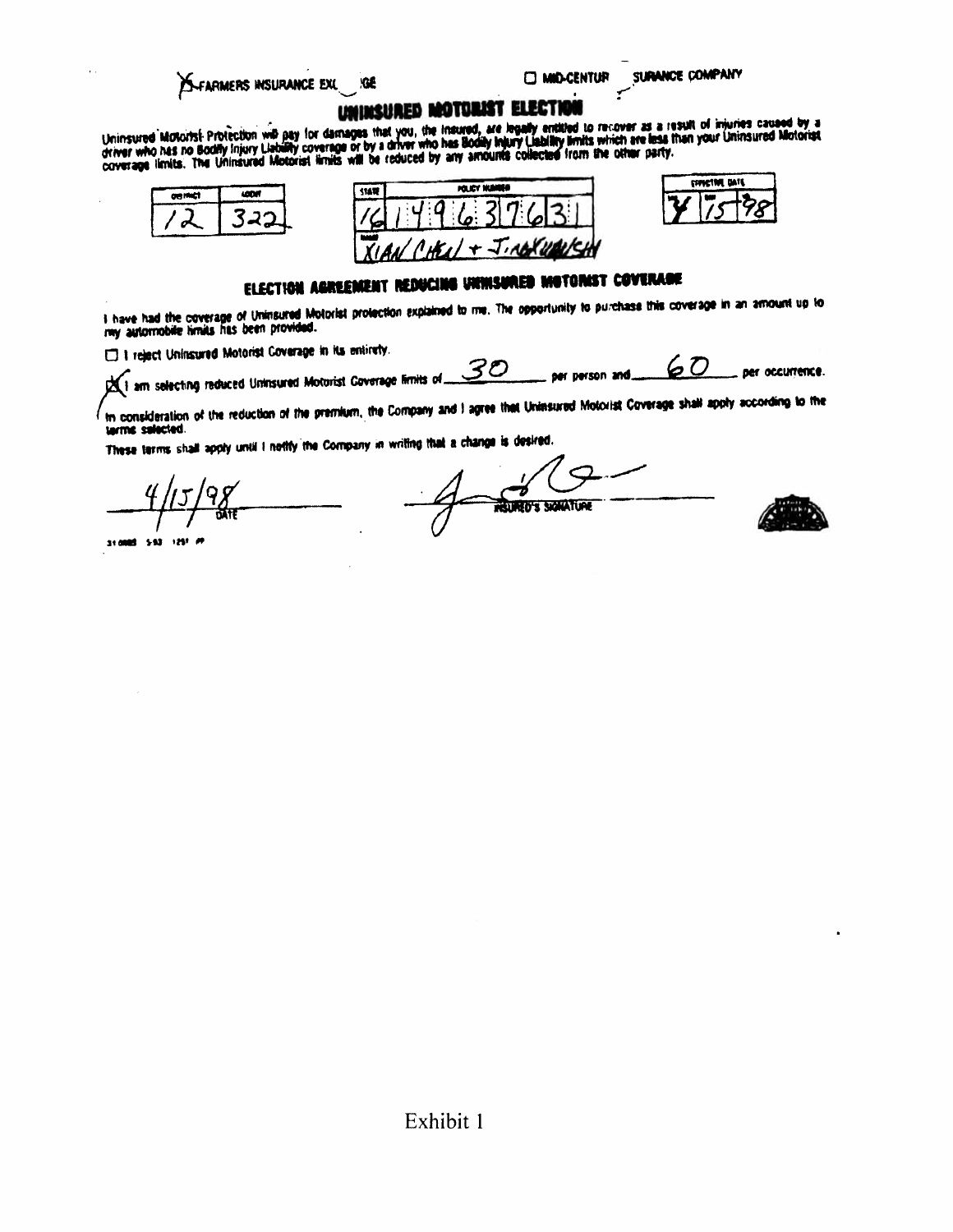**COMPANY NAME:** 

## **DECLARATIONS**

FARMERS INSURANCE COMPANY OF ARIZONA, PHOENIX, ARIZONA A STOCK INSURANCE COMPANY, HEREIN CALLED THE COMPANY

#### TRANSACTION TYPE: NEW BUSINESS

The Effective Date is from TIME APPLIED FOR.  $* * * *$  The policy may be renewed for an additional policy term of six months each time the Company offers to renew by sending a bill for the required renewal premium, and the i

INSURED'S NAME & ADDRESS: XIAN CHEN

819 TIFFANY CT LOS ALAMOS NM

87544-2871

**ISSUING OFFICE:** P. O. BOX 29054 PHOENIX, AZ 85038

AGENT: Melvin C O'Shea AGENT NO: 16 12 322

AGENT PHONE: (505) 662-2545

POLICY NO: 16 14963-76-31<br>POLICY EDITION: 01

EXPIRATION TIME: 12:00 NOON Standard Time

EFFECTIVE DATE: 04-15-1998

EXPIRATION DATE: 10-15-1998

#### **DESCRIPTION OF VEHICLE**

| Your                 |             |                | Make         |                                                   |            |                                    | Model |                            |                                     | Vehicle Identification Number                |                           | <b>Rating Points:</b><br>Citations/Acoidents |                  |
|----------------------|-------------|----------------|--------------|---------------------------------------------------|------------|------------------------------------|-------|----------------------------|-------------------------------------|----------------------------------------------|---------------------------|----------------------------------------------|------------------|
| 1996                 |             | <b>MERCURY</b> |              |                                                   |            | VILLAGER GS                        |       |                            |                                     | 4M2DV11W0TDJ44344                            | <b>MAJOR</b>              | <b>MINOR</b>                                 | <b>ACCIDENTS</b> |
| <b>COVERAGES</b>     |             |                |              |                                                   |            | * ENTRIES IN THOUSANDS OF DOLLARS. |       |                            |                                     | (SEE REVERSE SIDE FOR COVERAGE DESIGNATIONS) |                           |                                              |                  |
| <b>Bodily injury</b> |             | P.D.           |              | <b>Unineured Motorist</b><br>Bodily Injury   P.D. |            |                                    |       | <b>Medical</b><br>No Fault | <b>Comprehensive!</b><br>Deductible | <b>Collision</b><br><b>Decluctible</b>       | Towing:<br><b>Premium</b> |                                              | Non-Auto         |
| 100<br>Each          | 300<br>Each | 50             | 30<br>Each K | 60<br>Each                                        | NC         | XXX                                | XXX   | 5,000                      | 240                                 | 240                                          | 5.00<br>Other - Prem.     | NC                                           | NC               |
| Person               | Occurrence  |                | Person       |                                                   | Occurrence | XXX                                | XXX   |                            |                                     |                                              | 2.90                      | طملنا                                        | Medical          |

#### **PREMIUM BY COVERAGE**

| 76.70                                                                                                                                              |                         | 51.90          |                | <b>XXXXXXXXXXX</b> | 11.80                                  | 58.50                                      | 72.50                                                   | 7.90                                                                                                                                                                                                     |
|----------------------------------------------------------------------------------------------------------------------------------------------------|-------------------------|----------------|----------------|--------------------|----------------------------------------|--------------------------------------------|---------------------------------------------------------|----------------------------------------------------------------------------------------------------------------------------------------------------------------------------------------------------------|
| <b>ENDORSEMENT NUMBERS</b><br><b>MESSAGES/RATING INFORMATION</b>                                                                                   |                         |                |                |                    |                                        |                                            |                                                         |                                                                                                                                                                                                          |
| H1105<br>S <sub>1606</sub><br>E1401                                                                                                                | E1154<br>S1609<br>S1655 | E1248<br>E0107 | E1200<br>E1140 |                    | CAR SYMBOL(U).<br>THE TERRITORY IS 05. |                                            |                                                         | COMMUTER, LESS THAN 10 MI. ONE WAY, UNDER AGE 50.                                                                                                                                                        |
| <b>DISCOUNTS / RATING PLAN</b><br><b>ACCIDENT - FREE</b><br>MULTIPLE CAR<br><b>HOMEOWNER</b><br>30/60<br>PASSIVE RESTRNT<br><b>ANTILOCK BRAKES</b> |                         |                |                |                    | \$<br>279.30<br>10.00<br>144.65        | Premium<br><b>Fees</b><br><b>Total DUE</b> | <b>Previous Balance</b><br>144.65CR Payments or Credits | POLICY ACTIVITY (Submit amount due with enclosed invoice)<br>ANY TOTAL" BALANCE OR<br>CREDIT \$7.00 OR LESS<br>WILL BE APPLIED TO YOUR<br>NEXT BILLING, BALANCES<br>OVER \$7,00 ARE DUE UPON<br>RECEIPT. |

LIENHOLDER OR OTHER INTEREST:

Countersignature

Authorized Representative

Exhibit 2